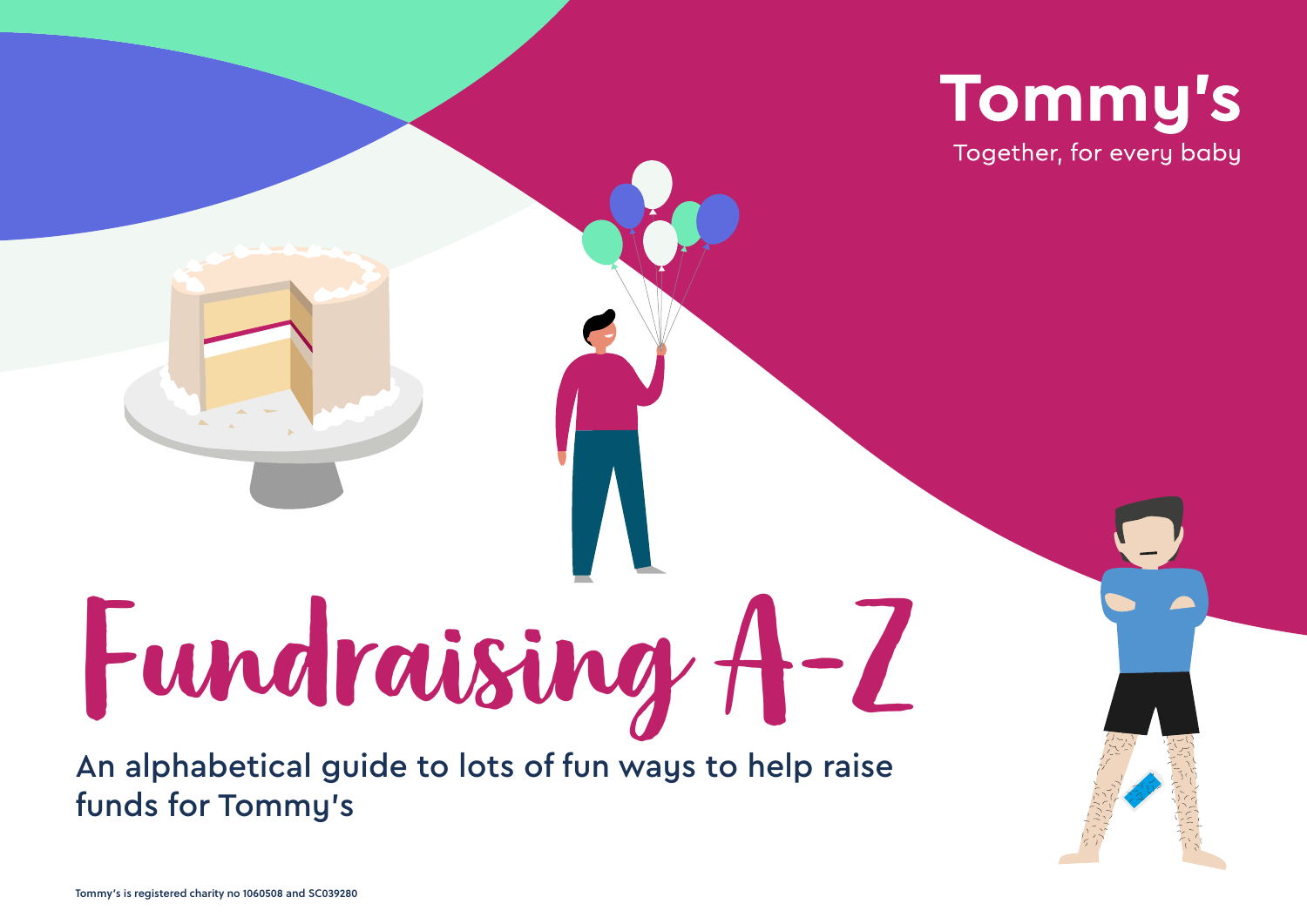## $\bm{\mathsf{A}}$  stands for

 $\boldsymbol{\beta}$ 

 $\mathbf{\hat{C}}$ 

 $\boldsymbol{\mathsf{D}}$ 

 $\mathfrak{a}$ H

 $\mathcal M$ 

N

 $\bigcap$  $\mathsf{M}$ 

 $R$ 

S

 $\mathsf{U}$ 

 $\vee$ 

 $\mathcal{M}$ 

 $\cup$ 

Abseil - Make your way down the side of a building in name of Tommy's, ask people to sponsor you

Art Show - Are you a creative type? Why don't you set up an art show and charge entry? You could have a tea and coffee station alongside for some extra donations

**Auction** - Get local businesses to donate items and then auction these off in a fun 'highest bidder wins' event

Art and Craft Fair - Get in touch with local art and crafters and organise a fair, charge each stallholder a fee







**[Body Wax](https://www.tommys.org/sites/default/files/Tommyshairwego.pdf)** - Wax your way to fundraising success! Pick a date and ask for [sponsorship to make your legs or chest hairless](https://www.tommys.org/sites/default/files/Tommy%27s%20-%20hair%20we%20go.pdf)

**[Bake Sale](https://www.tommys.org/sites/default/files/Tommyshowtoorganiseabakesale.pdf)** - Channel your inner Mary Berry and get baking! Sell your creations [to all your family, friends and colleagues](https://www.tommys.org/sites/default/files/Tommy%27s%20-%20how%20to%20organise%20a%20bake%20sale.pdf)

**Bungee Jump** - Adrenaline junkie? Get sponsored to take on the challenge

**Ball** - Everyone likes an excuse to dress up! Organise a masked ball, summer ball or white tie ball and charge for tickets. We have some fundraising materials that can help decorate the room

**Bike ride** [- Take on a cycling challenge to support Tommy's](https://www.tommys.org/our-organisation/get-involved/charity-bike-ride)

**Bag packing**- Speak to your local supermarket and ask them if you can pack some peoples bags at the end of the tills for donations.

Birthday Celebrations- Instead of gifts ask for donations to Tommy's

BBQ - Come rain or shine, celebrate the summer with a BBQ. Ask for donations for the food and maybe make some jugs of Pimms to help wash it down

**Barn Dance** - Put your dancing shoes on and host a hoedown for your friends, family and neighbours

Bingo - 2 little ducks? 22! Host a bingo night and charge entry, don't forget to use all the rhymes!

**Busking** - Musically talented? Use your skill to raise some much-needed funds

 $\bigcap$  is for



Coffee Morning - Host a coffee morning with friends and ask for a donation

Car Boot Sale - Sell items that you no longer use out of your boot, if you prefer the comfort of your own home, how about Facebook marketplace?

Come Dine With Me - Be the host with the most, or the hostess with the mostess! Get your friends, family or colleagues together for a lavish dinner party, scrumptious dishes and great company, ask for a donation for the food

Christmas Jumper Day - Encourage all your colleagues to wear a [Christmas jumper for a donation. Not into the festive season? How about](https://www.tommys.org/sites/default/files/Tommyshowtofundraiseatwork.pdf)  [getting everyone to wear a certain colour jumper, or get everyone to wear stripes](https://www.tommys.org/sites/default/files/Tommyshowtofundraiseatwork.pdf)

Cocktail Night - Think you can make a mean mojito or a magnificent margarita? Invite your friends' round and charge for the drinks

Christmas Carols - Host a festive singsong for your local community

**Car Wash** - Offer to wash your neighbours cars for a fee, get all your friends roped in to help you

Comedy Night - Determined to find the next Michael Macintyre? Host a comedy night to support local comedians and charge entry

Collection - Take it back to basics and do a bucket collection. We have collection tins and boxes that we can send you out for free

**Ceilidh** - Organise a Ceilidh for everyone you know and hope you can all keep in time

Casino Royale - Embrace your inner 007 and host a casino night. Donate the money to Tommy's





Dog Walking - Get fit and raise money at the same time

**Dinner Dance** - Ask local restaurants if they have a space you can rent out to host a dinner and dance party for your friends

Dog to Work Day - Persuade your boss to let everyone bring their dogs to work for a fee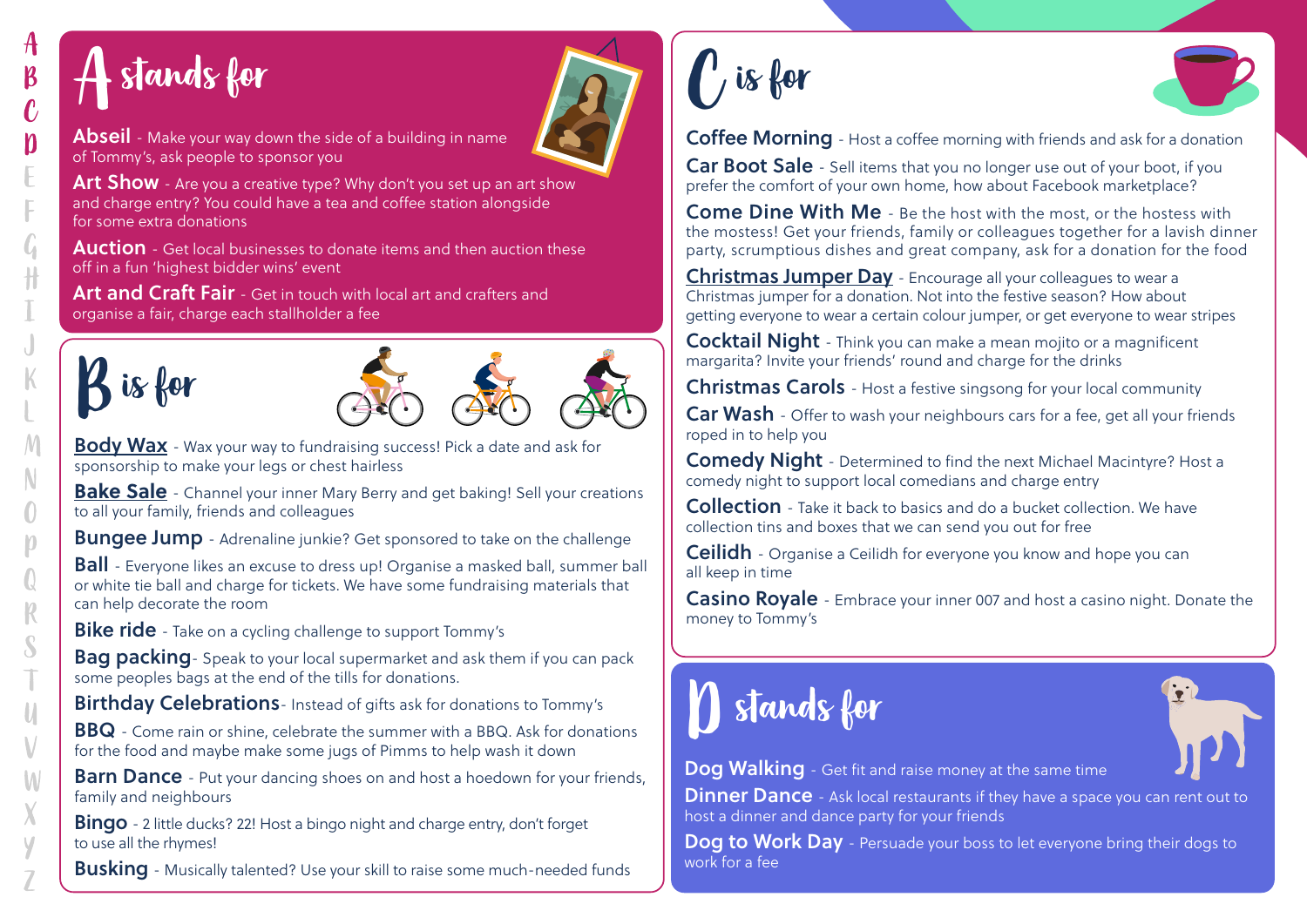#### Estands for



eBay - Sell your unwanted goods on eBay, make sure to mention that the money is for Tommy's as people may wish to bid higher

**Easter Egg Hunt** - Celebrate Spring by hosting an Easter Egg hunt

**Eighties Evening** - Rummage the back of the wardrobe for your old Madonna or George Michael inspired outfits for an evening of eighties fun

**Eat it or Wear it** - Get your friends and family to bring random items of food or drink, you then just have to either eat it… or wear it, for a donation!

# $-$  is for

F

**G** 

K

M

O

 $\mathcal{N}$ 

 $\cup$ 



Film Night - Host the latest blockbuster for a donation, don't forget the popcorn! Fashion Show - Ask friends to strut their stuff down a catwalk, charge an entrance fee **Firework Night** - Get in touch with the organisers and see if you can sell some sparklers at a local firework show

**Fancy Dress Day** - Can be held in your office, make sure to think of a theme Football Tournament - Host a tournament, and get those who don't want to play to place a bet on which side will win

**Fun Run** - As little or as far as you want, but make sure to get some sponsorships

# Gstands for



Give Up something for a day, week, or month - How about no sugar, no coffee or no TV

Guess the Weight or amount in a Jar- charge a pound per quess

Garden Party - Enjoy traditional English garden games with your friends and family

Games Night - Maybe a board game night, a charades night, or an X-box tournament, get people to donate

Golf Challenge- Ask people to sponsor you to tee off. Not into a full blown 18 hole round? Find a local mini or crazy golf course

# His for



Halloween Party - Host a spooktacular party and ask for a donation

Human Fruit Machine - Get some friends involved to help you make a human fruit machine, charge people to play

Hundreds of Coins - Rope in everyone you know to create a giant picture or pattern with coins

#### Istands for



It's a Knockout - Hire some knockout equipment, charge people to have a go and ask them to raise some sponsorship money

International Evening - Travel round the world and offer your nearest and dearest your cultural finds; maybe an Indian curry night, an Egyptian belly dancing class or an American 4 of July party

Jis for



**Jumble Sale** - Get rid of things you don't use anymore and raise money for Tommy's Japanese Night - Host a sushi making class for a donation





**Karaoke** - Know some friends that could do well on the X-factor? Get them to battle it out

Keep Fit Challenge - Get people to commit to an exercise goal with some money, if they achieve it- they get the money back, if they don't- the money goes to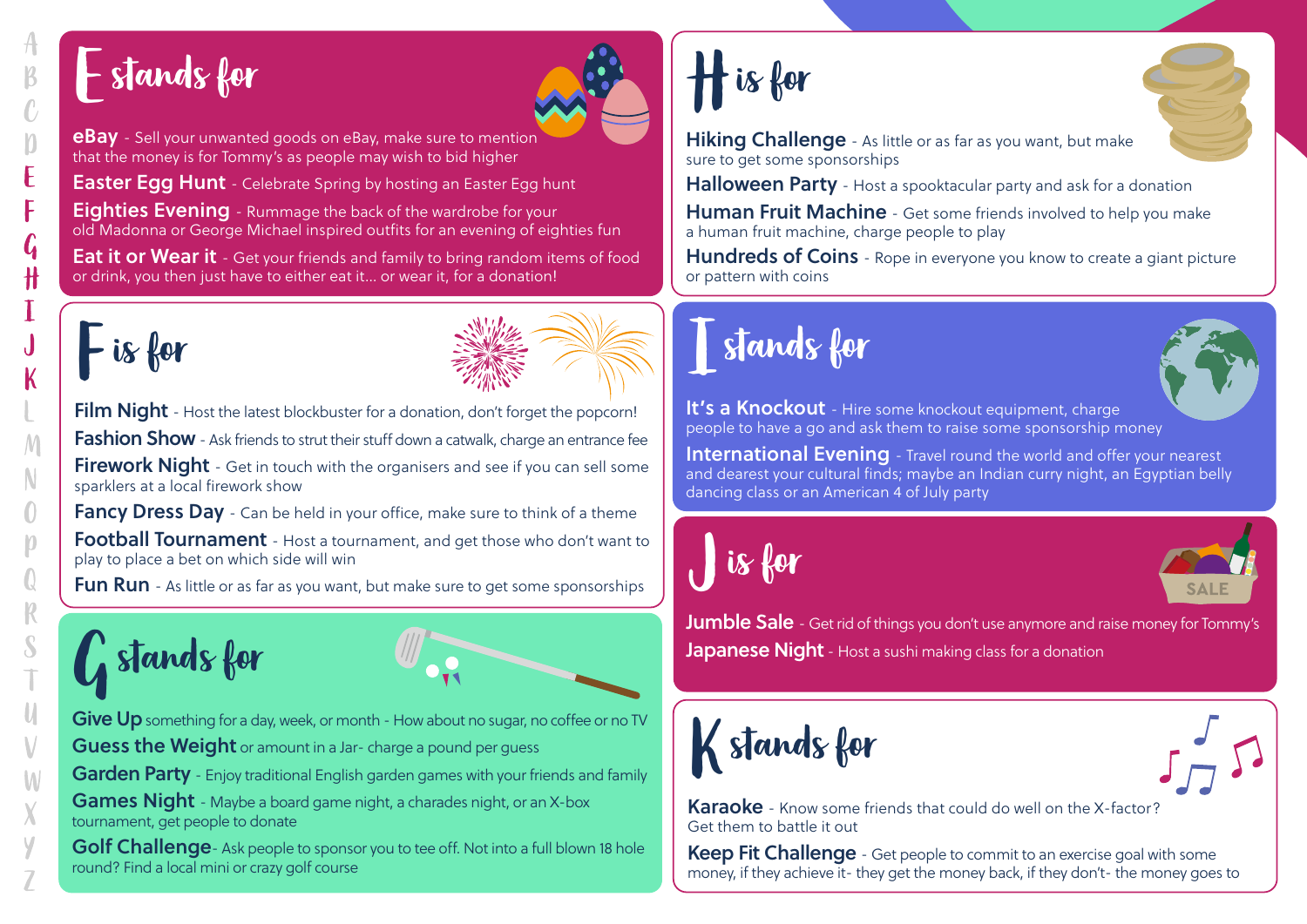#### Lstands for

 $\mathbb{C}$ 

n

L

 $\mathbb K$ 

M

N

 $\boldsymbol{0}$ 



Ladies who Lunch Day - Host a luncheon

Loose Change Collection - Set up a jar in a prominent place and see how much loose change people have

Live Music - Get in touch with local musicians and charge entry

Leap Year Challenge - Do something extra special on the extra February day, all proceeds to go to Tommy's

# Mis for



**Murder Mystery** - Whodunit? Get your friends to try and solve the mystery and ask for some donations

[Mad Hatters Tea Party](https://www.tommys.org/sites/default/files/Tommy%27s%20-%20Tommy%27s%20tea.pdf) - Get "curiouser and curiouser" and step into wonderland. Host an afternoon tea party, you never know who'll you'll meet along the way!

Nstands for



Non-Uniform Day [- Simple but effective, charge per person](https://www.tommys.org/sites/default/files/Tommyshowtofundraiseatschool.pdf) National Three Peaks Challenge - Take on the challenge and get sponsored to do it

Netball Tournament - Host a fun netball challenge to see who can shoot the most hoops!

#### Ois for

[Office Swear Jar](https://www.tommys.org/sites/default/files/Tommyshowtofundraiseatwork.pdf) - Put a swear jar on your floor and [implement a £1 charge for each breach of etiquette](https://www.tommys.org/sites/default/files/Tommys%20-%20How%20to%20fundraise%20at%20work.pdf)

Olympics, or Office Olympics - Get competitive and host some Olympic style races, don't forget to ask for donations!

Open Garden - Have a green finger? Open your gardens for people to see

**Office Party** - Any excuse right? How about a summer party, an end of quarter [party, or a hump day party?](https://www.tommys.org/sites/default/files/Tommys%20-%20How%20to%20fundraise%20at%20work.pdf)

## Pstands for



SWEAR JA

[Pick my Playlist](https://www.tommys.org/sites/default/files/Running%20Playlist_0.pdf) - Do you run to music? Let your friends [and family decide the songs for a training run or an event- They can be as cruel or](https://www.tommys.org/sites/default/files/Running%20Playlist_0.pdf)  [as kind as they like… for a donation!](https://www.tommys.org/sites/default/files/Running%20Playlist_0.pdf)

**Promise Auction** - Get family, friends, colleagues or local businesses to donate a promise (maybe an hour of baby-sitting, a freshly baked birthday cake, or free stay in a holiday cottage) for people to auction over

Party Games - Pin the tail on the donkey, pass the parcel, Simon says. Host a throwback party and ask for some donations

**Personal Challenge** - Do whatever takes your fancy, and ask for sponsorship

**Pampering Evening** - Get in touch with a beauty guru to incite their knowledge on your friends and family for an evening of relaxation

Pancake Race - Who can flip the pancake the most?

**Picnic** - Sandwiches and pots of tea, have a summer picnic for some donations





Quiz - Be like Jeremy Paxman or Bradley Walsh and put your family and friends knowledge to the test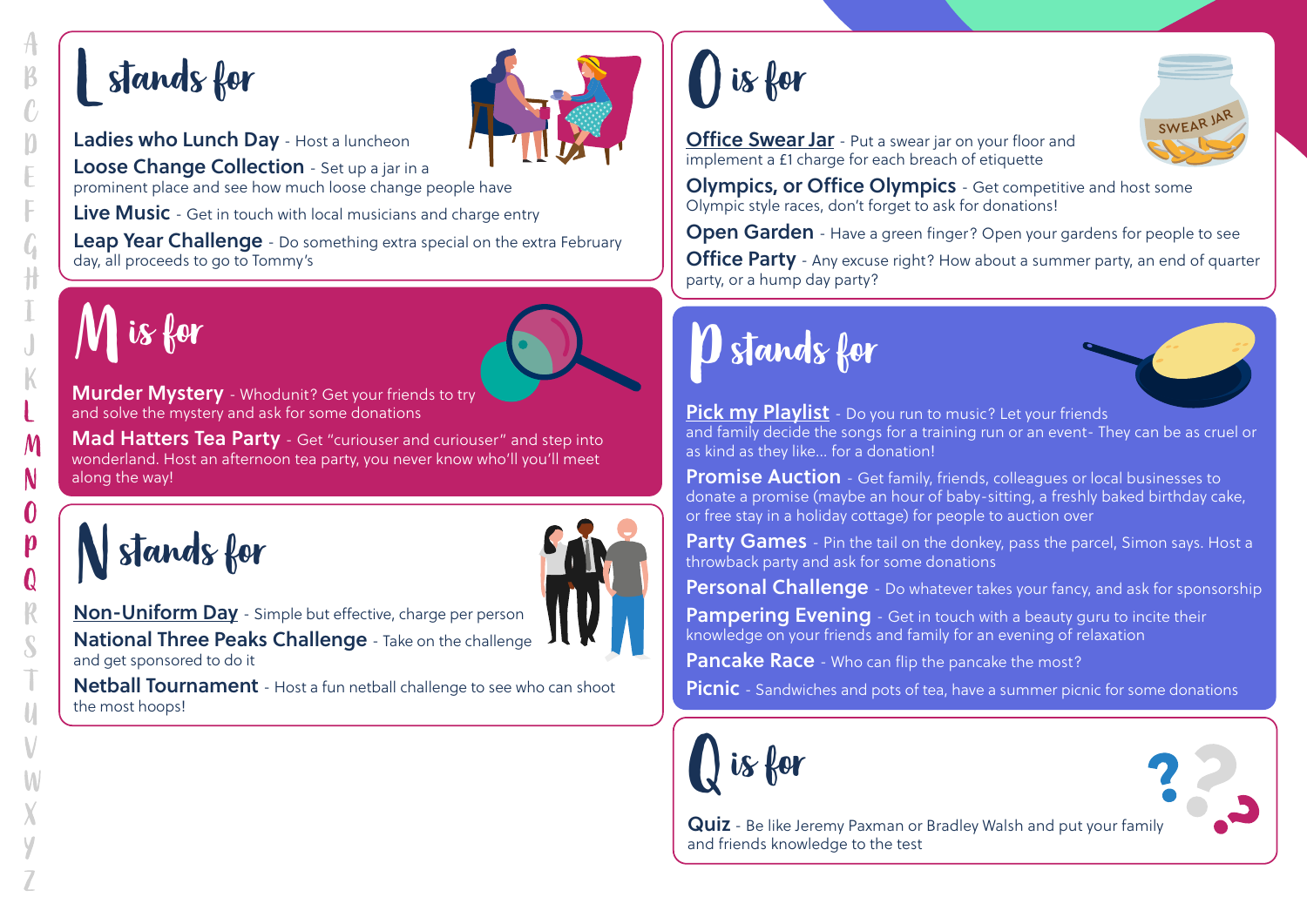# Rstands for

 $\mathcal{C}$ 

 $\sqrt{ }$ 

 $\mathcal{C}$ 

 $\mathcal{M}$ 

N

 $\bigcap$  $\mathbf{M}$ 

 ${\bf R}$ 

 $\mathcal S$ 

 $\boldsymbol{\mathsf{U}}$ 

 $\mathbf{M}$ 

ົດ91 ೧९८ ౚఄౢఀ౸ 5099 **999 OOT** AOO C

[Raffle](https://www.tommys.org/sites/default/files/Tommyshowtoorganisearaffle.pdf) - Ask around for some prizes and host a raffle, big [or small and see the donations flow in- see our guide for](https://www.tommys.org/sites/default/files/Tommy%27s%20-%20how%20to%20organise%20a%20raffle.pdf)  [inspiration and information](https://www.tommys.org/sites/default/files/Tommy%27s%20-%20how%20to%20organise%20a%20raffle.pdf)

**Radio Bingo** - Ask people to donate for a bingo sheet, pick [your songs, choose a random station and the first person to get a](https://www.tommys.org/sites/default/files/Radio%20bingo_0.pdf)  [full house wins a prize](https://www.tommys.org/sites/default/files/Radio%20bingo_0.pdf)

**Recipe Book** - Think of yourself as a budding chef? Create a recipe book or e-book and sell it





**Sweepstake** - Order or print our fun sweepstake, the winner gets half and [Tommy's gets the other half](https://www.tommys.org/sites/default/files/Tommyspinksweepstake.pdf)

**[Swimming](https://www.tommys.org/sites/default/files/Tommyshowtofundraiseatschool.pdf)** - Take on a swimming challenge, maybe try to swim the length of the channel over a few months

#### [Sponsored Silence](https://www.tommys.org/sites/default/files/Tommyshowtofundraiseatschool.pdf) - Sssh!

**Skydive** - If you dare, jump out of a plane for some sponsorship

Superheroes day - charge people to dress up as their favourite superhero

**Street Party** - Get in touch with your local council to host a street party, raise some much-needed funds along the way

Tstands for



**Tommy's Tea** [- Host an afternoon tea all the name of Tommy's](https://www.tommys.org/sites/default/files/Tommysteahowto.pdf) **Tombola** - Speak to local businesses about donating some items for a tombola

Uis for



**University Reunion** - Why don't you combine a university reunion with another fundraising idea as a way to see old friends and gather some donations

Unwanted Presents Sale - sell them online or at a car boot sale!

#### $\bigvee$  stands for





**Vegan Feast** - Cook up a storm and invite your friends' round to enjoy your creations

Valentines Event - Host a loving event for some donations

**Vintage Sale** - Have a clear out and sell those vintage items for some money



World Record Attempt - This could be anything you want, but make sure to get some sponsorships

Wine Tasting - Consider yourself a wine connoisseur? Sell tickets to a wine tasting event

Window Cleaning - Scrub all your neighbours windows squeaky clean for a donation